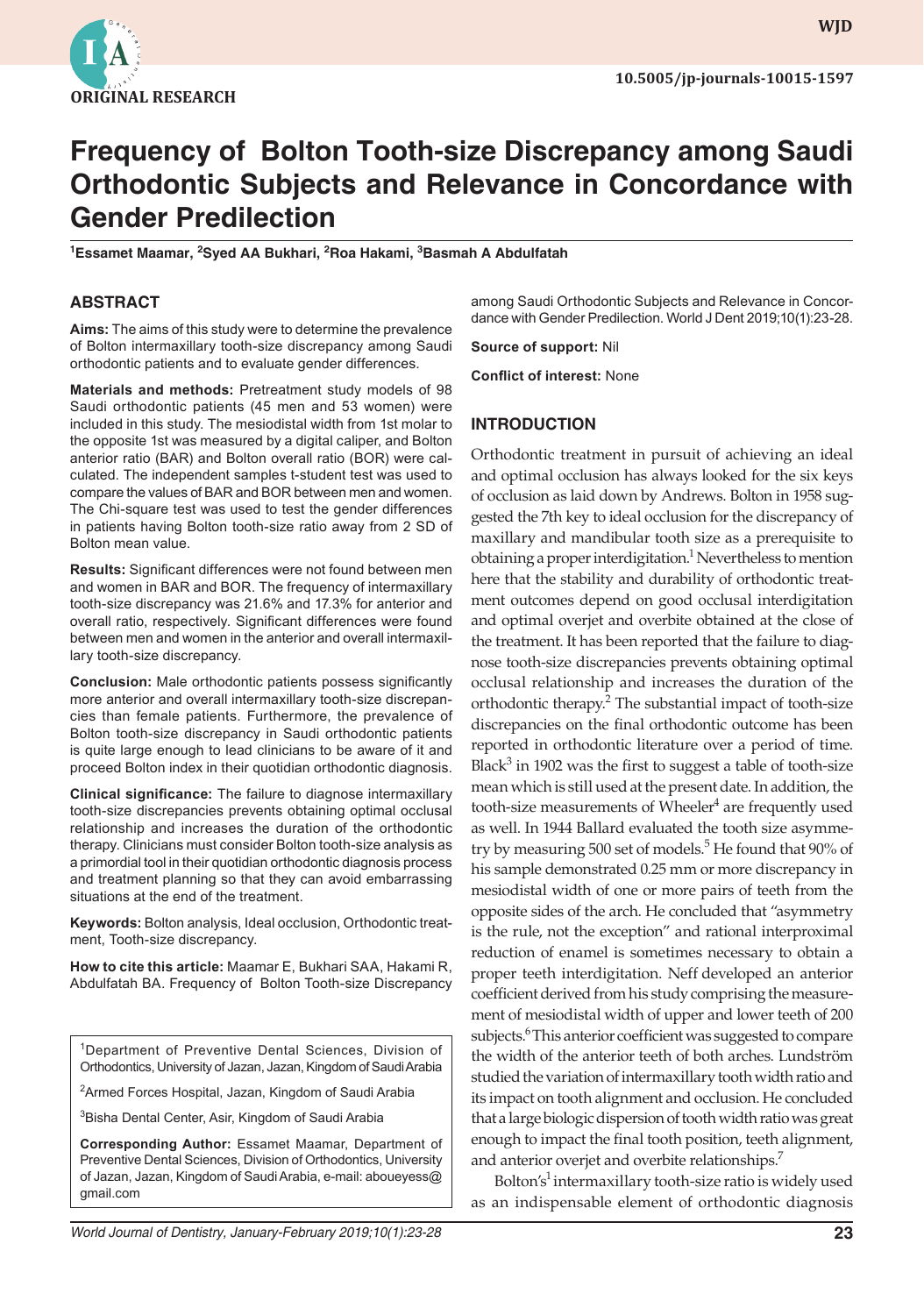since its introduction. $8$  In his study, Bolton selected 55 subjects with excellent occlusion, most of which had been treated with a non-extraction orthodontic approach. Calipers with sharp ends were used in the mesiodistal width measurements of the maxillary and mandibular teeth (from first molar to first molar). The sum of 12 maxillary teeth was compared to the 12 mandibular teeth. The derived ratio between the two gave the relationship of mandibular arch length to maxillary arch length in percentage.

> Sum mandibular "12" \_\_\_\_\_\_\_\_\_\_\_\_\_\_\_\_\_\_ × 100 = Overall ratio Sum maxillary "12"

Likewise, the relationship of mandibular six anterior teeth (canine to canine) to maxillary 6 anterior teeth is analyzed by the anterior ratio.

> Sum mandibular "6" \_\_\_\_\_\_\_\_\_\_\_\_\_\_\_\_\_\_ × 100 = Anterior ratio Sum maxillary "6"

He stated that an anterior ratio of 77.2 and an overall ratio of 91.3 were necessary for optimal coordination of maxillary and mandibular teeth.

It has been reported that the tooth-size ratios are race- and sex-specific.<sup>9,10</sup> Smith et al. conducted a study, in which they evaluated the applicability of Bolton's ratio in different populations among different genders, and concluded that the Bolton's ratios were applicable only to Caucasian women and should not be indiscriminately applied to Caucasian men, Blacks, or Hispanics and that the overall ratio was significantly larger in men than in women. $^{\mathrm{11}}$ 

The frequency of tooth-size discrepancy has been established by many investigators for different ethnical groups. Crosby and Alexander<sup>12</sup> conducted a study on the occurrence of tooth-size discrepancies among patients with different malocclusions. They found no significant difference in the incidence of intermaxillary tooth size discrepancies in different malocclusion groups. Freeman et al. $^{13}$  conducted a study on the percentage of Bolton discrepancies among orthodontic patients at US military orthodontic programs. Nie and  $Lin<sup>14</sup>$  conducted a study among the Chinese population to compare Bolton tooth-size discrepancies among different malocclusion groups for both sexes. They found a significant difference in tooth-size ratios between the groups in which the class III group had a higher mean value than class I and class II (CLIII > CLI > CLII). However, sexual dimorphism for these ratios did not exist in each group. Uysal et al.<sup>15</sup> evaluated difference in the incidence of tooth-size discrepancies for both the anterior and overall ratios when comparing with different malocclusion groups.

Several pieces of evidence with regards to the intermaxillary tooth-size discrepancy led to a wide agreement that ethnicity and sex specificity are important factors in the occurrence of Bolton tooth-size discrepancy. Most investigations on the frequency of Bolton tooth-size discrepancy focused on the ethnical variability.<sup>16-18</sup>

# **AIM**

The objective of the present study was to evaluate the relationship between gender and occurrence of the clinically significant Bolton tooth-size discrepancy outside 2 SD of Bolton's means among Saudi orthodontic subjects who presented at the orthodontic clinics of College of Dentistry, Jazan University seeking for orthodontic treatment.

# **MATERIALS AND METHODS**

The present study is a retrospective study wherein from a pool of archival records of 400 subjects were selected who had presented for the orthodontic treatment or evaluation in the clinics of the Department of Orthodontics, Jazan University.

# **Ethical Consideration**

The ethical clearance for the study was obtained by submitting the study proposal to the institutional board of research, College of Dentistry, Jazan which comprises both the ethical committee as well as the review board. This present study was conducted in full accordance with the World Medical Association Declaration of Helsinki. No informed consent was taken from the subjects involved in this study. Only after taking the approval from the said board for conducting the study, the records of the patients who had attended the orthodontic department either for diagnosis or treatment were accessed. The inclusion of the records from the archival pool of patients was selected only after keeping the identity of the records anonymous from all the participants involved in the research.

# **Sample**

The sample of the present study consisted of 98 pretreatment orthodontic casts (45 male and 53 female) selected based on the inclusion and exclusion criteria out of the 400 casts already chosen for the study from the orthodontic clinic in the College of Dentistry, Jazan University. The inclusion criteria for the selection of the casts were:

- Belonging to Saudi with Saudi grandparents
- All permanent teeth (except wisdom teeth) erupted
- No previous orthodontic treatment.

The exclusion criteria included the following:

- Interproximal caries or restoration
- Any anomaly of size or shape
- Congenital missing or supernumerary teeth
- Minimal tooth wear.

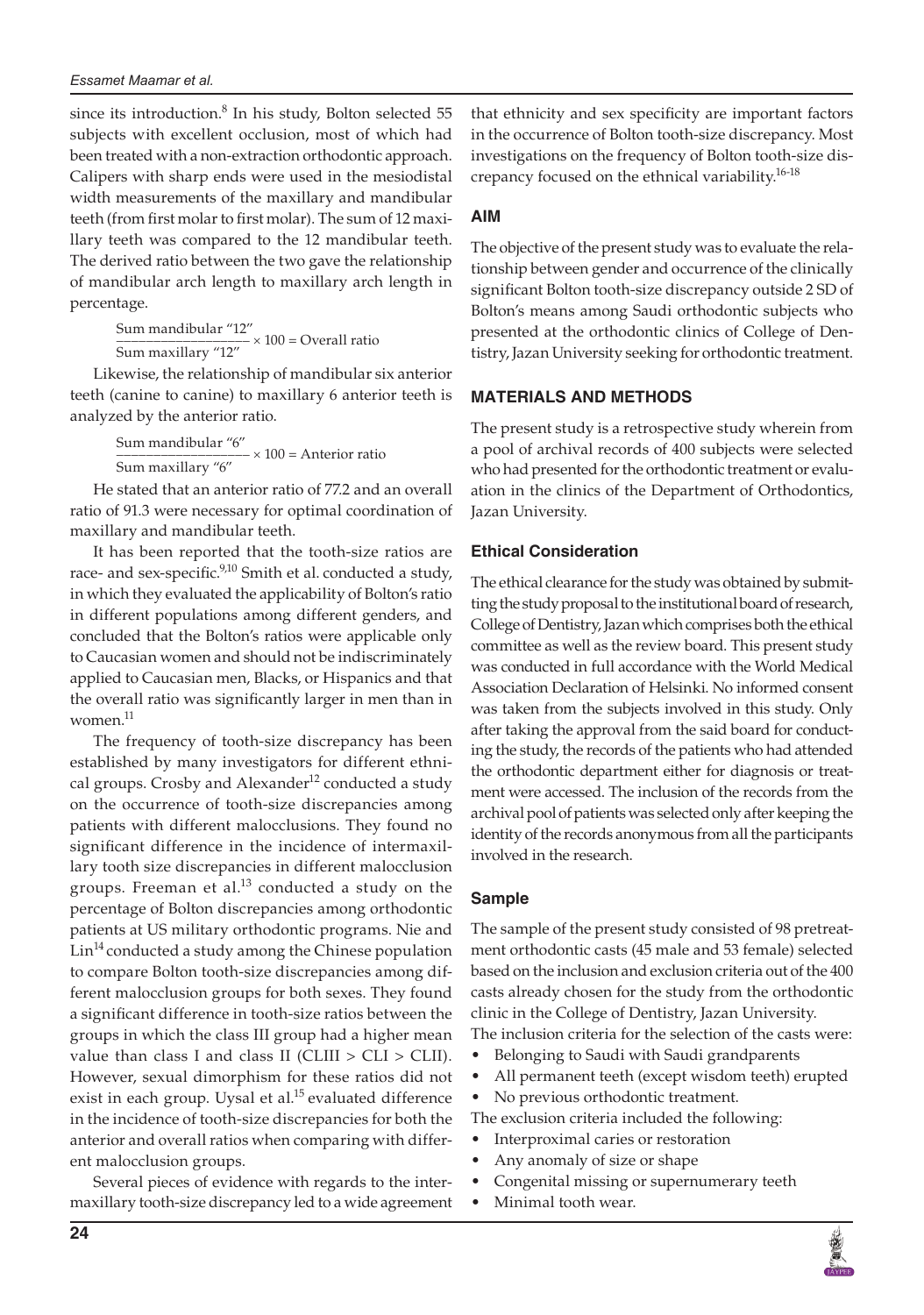Before the analysis, the selected subjects` casts were kept anonymous from all the participants involved in the study and all the data related to the subjects were deidentified to remove the bias that would occur as a result of this thereof.

### **Measurement Method**

A digital caliper was used to measure the mesiodistal width of teeth to the nearest of 0.01 mm. The width of each tooth was measured according to the method of Moorrees et al.<sup>19</sup> One tip of the caliper was placed on the mesial contact point and the other tip on the distal contact point at the greatest interproximal distance. The mesiodistal widths of the 12 maxillary teeth (first molar to the first molar) were summed up and compared with the sum of the 12 mandibular teeth. The Bolton anterior ratio (canine to canine) and Bolton overall ratio were calculated as formulated by Bolton:

Bolton anterioratio (BAR)

\n
$$
\frac{\text{Sum mandibular } "6" \times 100}{\text{Sum maxillary } "6"}
$$

\nBolton overall ratio (BAR)

\n
$$
\frac{\text{Sum mandibular } "12" \times 100}{\text{Sum maxillary } "12"}
$$

#### **Statistical Analysis**

Recorded values of mesiodistal width of upper and lower teeth were entered into excel sheet. Statistical analyses were performed using SPSS (version 21). The independent samples t-student test was used to compare the values of BAR and BOR between men and women. The prevalence rates of anterior and overall tooth size discrepancies outside 2 SD from the Bolton means were calculated. The Chi-square test was used to test the gender differences in patients having an intermaxillary tooth-size discrepancy. Significance differences were set at 0.05 (*p* < 0.05).

#### **Error of Measurement**

Randomly selected 20 casts were remeasured after 4 weeks of the first measurement by the same examiner. Paired samples t-test was used to test the significant differences between the first and second measurements (*p* >0.05). No statistically significant differences were found between the two sets of measurements ( $p = 0.97$ ).

#### **RESULTS**

The mean and standard deviation of Bolton overall (BOR) and anterior ratios (BAR) for male, female and total orthodontic patients are shown in Table 1. The means of BOR were  $93.1 \pm 3.4$  and  $91.4 \pm 2.6$  for male and female patients respectively. The means of BAR were  $78.8 \pm 3.1$  and  $78.0 \pm 3.04$  for male and female subjects respectively. For the combined subjects the mean values were  $92.2 \pm 3.4$ and  $78.0 \pm 3.1$  for BOR and BAR, respectively. The differences between male and female patients were found to be non-significant in both BOR and BAR. The mean value of BOR and BAR of combined patients were  $92.2 \pm 3.4$ and  $78.0 \pm 3.1$ , respectively.

Table 2 compares the means and standard deviations in BAR and BOR of tooth-size discrepancy between the present sample and Bolton's study.

The distribution of BAR discrepancy according to Bolton's anterior mean value with 2 SD is shown in Graph 1. In the present study, the frequency of BAR discrepancy outside 2 SD of Bolton mean value in Saudi orthodontic patients was found in 21 patients (21.4% of total patients). The anterior tooth-size discrepancy was found likely to be maxillary excess in 3 patient (3.1% of total sample) and likely to be mandibular in 18 patients (18.4% of total sample)

Graph 2 demonstrates the frequency of BOR discrepancy according to Bolton's mean value with 2 SD. Eighteen patients (18.4 % of total patients) recorded overall Bolton ratio discrepancies which fell outside of 2 SD from Bolton overall mean value. While overall tooth-size discrepancy in Saudi orthodontic patients was found likely to be a maxillary excess in 1.02% of total patients, 17.3% of total patients were likely to have an excess in the mandibular arch.

 In the present study, the male orthodontic patients recorded more anterior tooth-size discrepancy away from 2 SD of Bolton mean value than female patients (15.3% and 6.1%, respectively) as shown in Table 3. The Chisquare test revealed significant differences in the clinical anterior tooth-size discrepancy between men and women (*p* < 0.05). Moreover, the male orthodontic patients recorded highly significant values more than female patients in overall discrepancy away of 2 SD of Bolton mean value (14.3% and 3.1% of combined patients for male and male patients, respectively).

**Table 1:** The mean and standard deviation (SD) for the anterior and overall tooth size discrepancy for male and female subjects

|                | Male (45)                          |           | Female (53) |      |                   | Total sample (98) |     |
|----------------|------------------------------------|-----------|-------------|------|-------------------|-------------------|-----|
|                | Mean                               | <b>SD</b> | Mean        | SD   | p value           | Mean              | SD  |
| Overall ratio  | 93.1                               | 3.4       | 91.4        | 2.6  | 0.07 NS           | 92.2              | 3.4 |
| Anterior ratio | 78.8                               | 3.1       | 77.3        | 3.04 | <b>NS</b><br>0.09 | 78.0              | 3.1 |
|                | NS: Not significant ( $p$ < 0.05). |           |             |      |                   |                   |     |

*World Journal of Dentistry, January-February 2019;10(1):23-28* **25**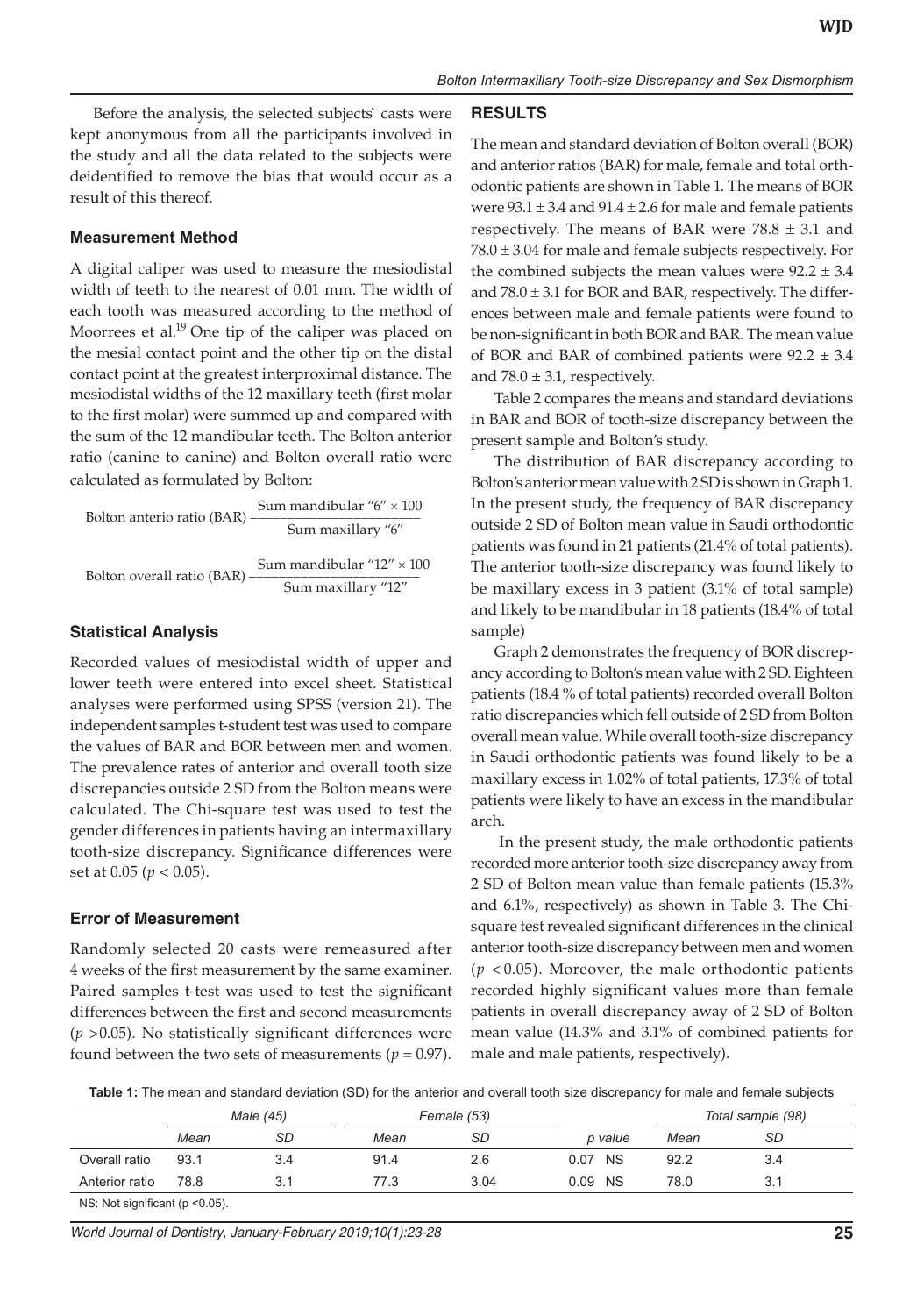|                            |       | Anterior ratio |           |      | Overall ratio |            |
|----------------------------|-------|----------------|-----------|------|---------------|------------|
|                            | Mean  | SD             | Range     | Mean | SD            | Range      |
| Bolton $(1958)$ (n = 55)   |       | .6             | 74.5-80.4 | 91.3 | l .9          | 87.5-95.8  |
| Present study ( $n = 98$ ) | 78.01 | 3.6            | 66.2-91.1 | 92.2 | 3.6           | 72.7-101.1 |







**Graph 1:** Distribution of 98 Saudi orthodontic subjects' anterior tooth-size ratios' according to Bolton's mean and 2 SD

**Graph 2:** Distribution of 98 Saudi orthodontic subjects' overall tooth-size ratios' according to Bolton's mean and 2 SD

|                                     | Male (44) |                | Female (53) |                |          |  |
|-------------------------------------|-----------|----------------|-------------|----------------|----------|--|
|                                     | Frequency | Percentage (%) | Freauencv   | Percentage (%) | p value  |  |
| Anterior ratio outside 2 SD         | 15        | 15.3           |             | 6.1            | $0.012*$ |  |
| Overall ratio outside 2 SD          | 14        | 14.3           |             | 3.1            | $0.001*$ |  |
| $*C:subif; and if$ $\rightarrow C.$ |           |                |             |                |          |  |

Significant (*p* <0.05)

## **DISCUSSION**

The findings of our study showed remarkable significant differences in the prevalence that were considered to be of clinical significance in the anterior and overall Bolton tooth-size discrepancy between men and women among Saudi orthodontic patients. Although, however, significant sex differences in overall ratio tooth-size have been reported Aldress et al.<sup>20</sup> among Saudi orthodontic patients, the sex difference in anterior tooth-size discrepancy was found not significant. These findings of sex dysmorphism in clinically significant anterior and overall tooth discrepancy need to be confirmed by more investigations on other ethnical populations.

In the present study, although, the mean of anterior and overall ratio (78.0  $\pm$  3.6 and 2.2  $\pm$  3.6, respectively) of tooth size discrepancy was found greater than those of Bolton sample  $(91 \pm 31.91)$  and  $77.2 \pm 1.56$  respectively), these differences between the mean value of Saudi sample and those of Bolton`s mean value were not found significant. The standard deviations are highly larger than Bolton`s standard deviation. This wide standard deviation can be explained by the fact that the subjects of the present study are orthodontic patients and having different malocclusion while Bolton's sample was a normal class I and

clinically treated cases. Our findings were consistent with previous studies.12-18 However, while the anterior ratio of Japanese orthodontic patients demonstrated a significant difference from Bolton's, the overall ratio demonstrated no significant difference.<sup>2</sup>

Although, Bolton did not specify the sex of his original sample, his most orthodontic patients in 1950s were white women.<sup>11</sup> Thus, Bolton did not discuss the gender difference in his original study. Several studies reported no significant differences between male and female orthodontic patients in the anterior and overall ratio which agree with the findings of our study. However, other studies reported a significant difference between men and women in anterior ratio.<sup>11,18,21</sup>

In the present study, the intermaxillary tooth-size discrepancy was considered clinically significant when the ratio fell outside 2 SD from Bolton's mean value. This definition is consistent with most previous studies,<sup>16,18,21,22</sup> although, Bolton in 1962 considered a ratio value more than 1 SD as a possible treatment need.<sup>2</sup> Nearly 21.6% of Saudi orthodontic patients recorded BAR away from 2 SD of Bolton mean value. This finding is similar to the percentage found in the other populations by Paredes et al.  $(21\%)$ ,<sup>10</sup> Crosby and Alexander  $(22.9\%)$ ,<sup>12</sup> Uysal et al.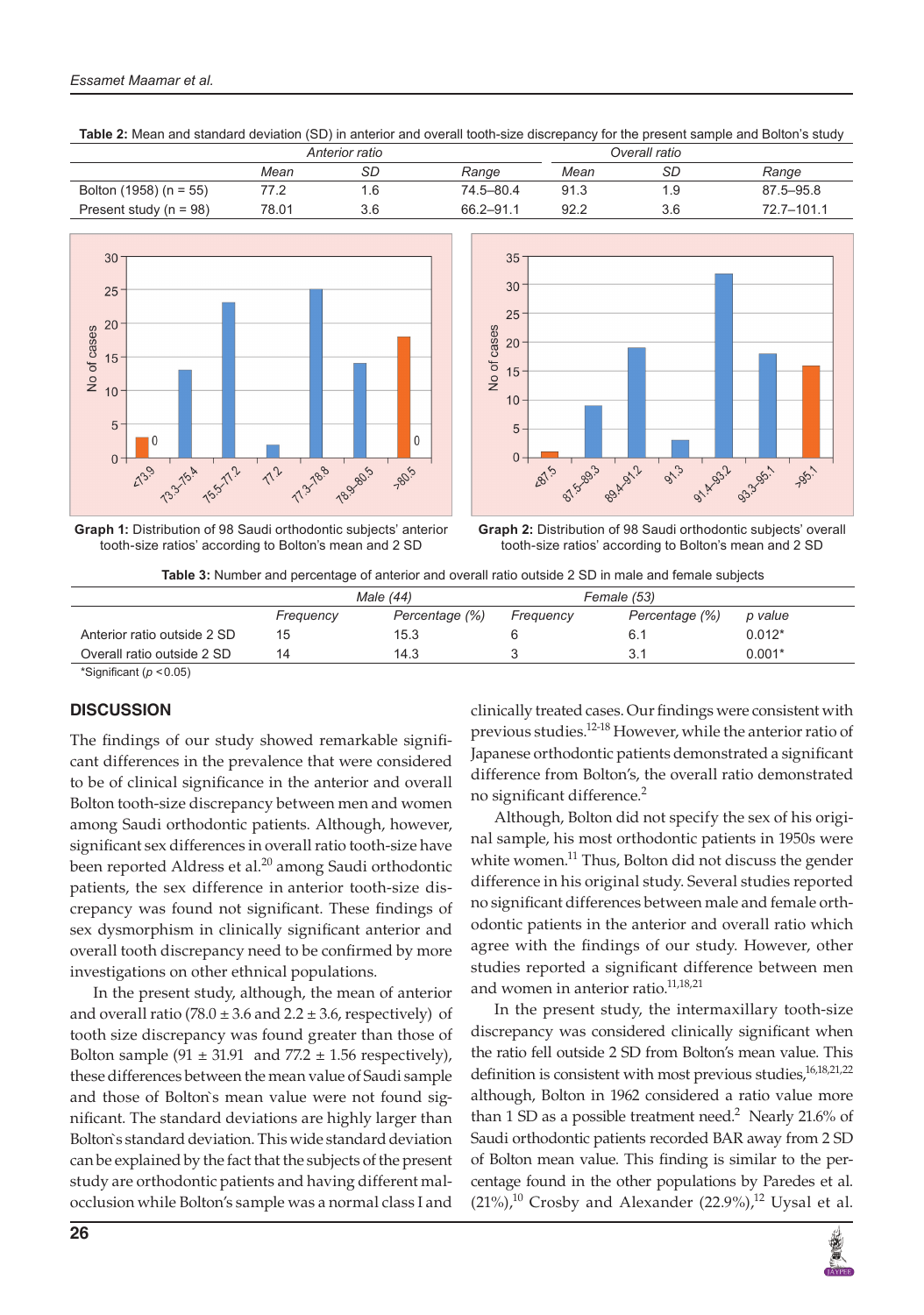(21.3%),<sup>15</sup> Al-Omari et al. (23.7),<sup>22</sup> Bernabe et al. (20.5%)<sup>23</sup> and Endo et al.  $(21.6).^{21}$  However the findings of our study differed and were less in values as compared to studies concluded by Freeman et al.  $(30.6\%)^{13}$  and Santoro et al.  $(28\%)^{17}$ 

Likewise, 17.3% of Saudi orthodontic patients demonstrated clinically significant Bolton overall discrepancy falling in concordance with those of Uysal et al. (18%),18 Aljunaid et al. (14.2%) for Yemenis, $^{24}$  and Freeman et al. (13.4%) for Americans.<sup>13</sup> Lesser percentages for the overall ratio tooth-size discrepancy, however, were found by Al-Omari et al.  $(9.5\%)$  for Jordanians,<sup>22</sup> Endo et al.  $(7.6\%)$ for Japanese $^{21}$  and Bernabe et al. (5%) for Peruvians. $^{23}$ 

The large percentage, reported by this present study, of Saudi orthodontic patients present with significant tooth-size discrepancy is quite enough to be warranted to orthodontists leading them to implement the Bolton index in the full orthodontic workup of their patients. The orthodontic diagnosis supported with Bolton's ratio usually results in a comprehensive orthodontic therapy that may require prosthetic and restorative procedures or even interproximal stripping in order to establish a stable and excellent occlusal relationship.<sup>11</sup> The tooth-size discrepancy might be caused by maxillary or mandibular tooth excess. In this study, the mandibular excess toothsize discrepancies were found higher than maxillary excess in both anterior and overall ratio. In anterior ratio, 18.4% of orthodontic patients were found more likely to have mandibular excess while only 3.1% for maxillary excess patients. Likewise, 17.3% of orthodontic patients were found more likely to have mandibular excess in patients with overall Bolton discrepancies and over three folds more than patients with maxillary excess (1.02%).

In the present study, significant differences between men and women were found in the anterior and overall tooth-size discrepancy. While 15 male orthodontic patients (15.3% of total patients) have clinically significant BAR toot-size discrepancy, only 6 of female patients (6.1% of total patients) recorded BAR tooth-size discrepancy, Likewise, in overall Bolton's discrepancy men recorded clinically significant BOR discrepancy (14.3% of total patients) more than 4 times that of the women (3.1% of total patients). Nevertheless, the results of the present study should not be a deterrent to the orthodontists when formulating the treatment plan for the female population, and it is advised to conduct more researches in the respective populations to confirm the findings of the Bolton's discrepancy with 2 SD.

## **CONCLUSION**

The findings of the present study suggest that male orthodontic patients are likely to possess an intermaxillary toothsize discrepancy more than female patients. Moreover, the prevalence of intermaxillary tooth-size discrepancy

among the Saudi sample seems to be significant enough in a large number for both genders of patients seeking orthodontic therapy. Clinicians should be aware of this discrepancy that may influence orthodontic treatment goals and outcomes substantially. Thus, Bolton tooth-size index must be a primordial tool in quotidian orthodontic diagnosis process and treatment planning.

#### **ACKNOWLEDGMENT**

The authors would like to thank the vice-dean for clinical affairs, the Dentistry College, Jazan University Dr Mohammed Mashyakhy, Kingdom of Saudi Arabia who for his kind helps conduct this survey on the orthodontic patients of the college specialty clinics. Authors also thank the assistance of the orthodontic clinics: Darlene A D and Karen Valdez for their efforts in supervising the data collection. The authors appreciate the efforts of the employees of the College of Dentistry for facilitating and preparing the patients` models.

## **REFERENCES**

- 1. Bolton A. Disharmony in tooth size and its relation to the analysis and treatment of malocclusion. Angle Orthod 1958;28:113-130.
- 2. Bolton WA. The clinical application of a tooth-size analysis. Am J Orthod 1962;48:504-529.
- Black GV. Descriptive anatomy of the human teeth. 4th ed. Philadelphia: SS White Dental Mfg. Co.; 1902.
- 4. Wheeler RC. A textbook of dental anatomy and physiology. Philadelphia: WB Saunders; 1961.
- 5. Ballard ML. Asymmetry in tooth size; a factor in the etiology, diagnosis, and treatment of malocclusion. Angle Orthod 1944;14:67-71.
- 6. Neff CW. Tailored occlusion with the anterior coefficient. Am J Orthod 1949;35:309-314.
- 7. Lundström A. Intermaxillary tooth width ratio and tooth alignment and occlusion. Acta Odontol Stand 19.54; 12:265- 292.
- 8. Stifter J. A study of Pont's, Howes', Rees', Neff 's and Bolton's analyses on Class I adult dentitions. Angle Orthod 1958; 28:215.
- 9. Lavelle CLB. Maxillary and mandibular tooth size in different racial groups and in different occlusal categories. Am J Orthod 1972;61:29-37.
- 10. Paredes V, Gandia JL, Cibrian R. Do Bolton's ratios apply to a Spanish population? Am J Orthod Dentofacial Orthop 2006;129: 428-430.
- 11. Smith SS, Buschang PH, Watanabe E. Interarch tooth size relationships of 3 populations: "Does Bolton's analysis apply?" Am J Orthod Dentofacial Orthop 2000;117:169-174.
- 12. Crosby D, Alexander C. The occurrence of tooth size discrepancies among different malocclusion groups. American Journal of Orthodontics and Dentofacial Orthopedics. 1989;95(6):457-461.
- 13. Freeman J, Maskeroni A, Lorton L. Frequency of Bolton tooth-size discrepancies among orthodontic patients. American Journal of Orthodontics and Dentofacial Orthopedics. 1996;110(1):24-27.